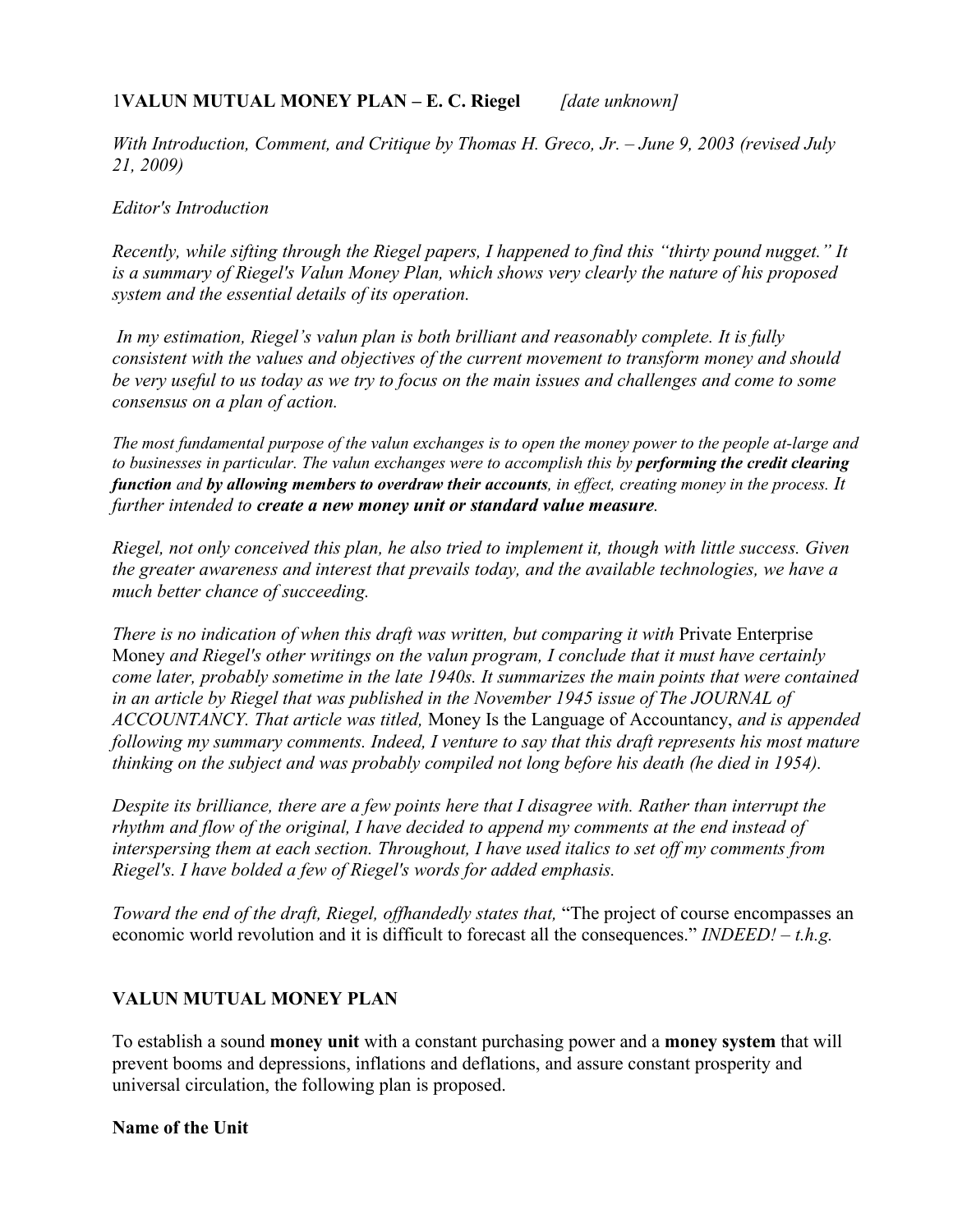The proposed name of the new money unit is **valun**, a word **compounded from VALue UNit**. It will appear in all desired denominations of bills and coins, and checking accounts will operate like the present. *(I have it from Spencer MacCallum that valun was pronounced "val-oon.")*

## **Valun Exchange**

The central clearing house through which checks are to be cleared and from which the currency bills and coins will be obtained will be called the Valun Exchange.

## **How It Will Start**

The ideal institutions to start the system are department stores because their lines of merchandise are so inclusive; and they are well known to the public. They would not sponsor anything that is not sound and in the public interest, and with their endorsement the people would have confidence in the new money.

## **Forming the Exchange**

The firms that desired to initiate the system would form themselves into a Valun Exchange and adopt rules governing the operation thereof.

## **Mutual Credit**

**The members of the Exchange would agree on the line of credit for each** (probably a percentage of their previous year's business). This means that each member would be allowed to draw checks in valuns up to the stated credit limit. Checks would be convertible into currency.

#### **Dollar Pool**

To quickly establish public confidence in the new currency, the members would agree to pay into a pool, one dollar for each valun issued. This pool would be used to guarantee to any holder of valuns that he could get dollars in exchange, unit for unit.

#### **General Acceptance**

All the members would announce to the public that they would accept valuns the same as dollars in their business, or would exchange dollars for valuns. The effect of this would be to make valuns acceptable to other tradesmen who are not members of the Exchange. The currency bills would carry the legend: This bill will be accepted in exchange for goods and services or for a dollar bill of the same denomination by the firms whose names are printed on the back hereof.

#### **Issue**

Issue of valuns would, of course, be confined to members who had agreed to the dollar pool. They would write checks for their purchases, and would cash checks in the regular way for payrolls.

#### **Pool Cages**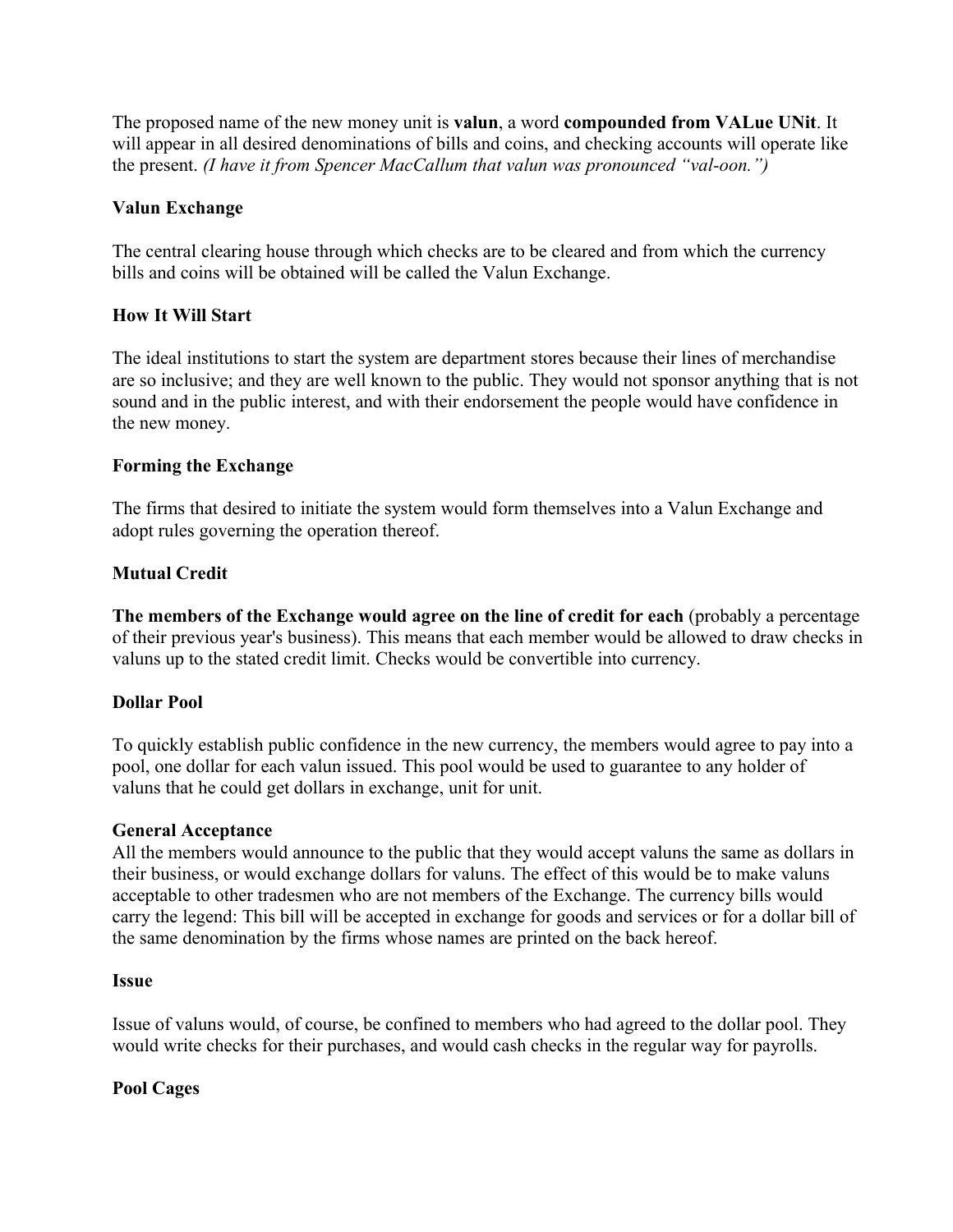The dollar pool would set up cages in the department stores where dollars would be available to all on demand, in exchange for valuns.

## **Spread of the System**

Because of the dollar pool guarantee, any merchant and employee would accept valuns and thus there would be many merchants besides the sponsors who would trade in valuns. No one would, of course, be obliged to do so, except for competitive reasons. Such dealers could open checking accounts in the Exchange but would not have credit, and, of course, would not pay into the dollar pool.

## **End of First Phase**

The first phase is intended merely to demonstrate the feasibility of the plan and to win public confidence and to lead to the accomplishment of the ultimate purpose of the plan, which is to completely separate the valun from the dollar and all political money units. The time when this can be accomplished will be automatically determined by public reaction.

## **Parting of the Ways**

**It should be noted that the dollar pool will buy Valuns with dollars but not dollars with valuns.** In other words, the valun will be guaranteed to not fall below the dollar, but there is nothing to guarantee the dollar from falling. In fact, the dollar is sure to fall, and that is the main reason for starting the valun system - to protect valun users against inflation and to maintain a constant price level.

## **Example**

At the outset all goods will be priced the same in dollars and valuns. For instance, a pair of shoes will be priced \$10 and V10. In due course the inflationary factor in the dollar will cause the dollar price to rise to say \$10.50 but the valun price will remain V10. Thus the public will discover that the valun is worth \$1.05 and will refuse to exchange one valun for one dollar. From then on the disparity will increase and therefore, the dollar pool will have served its purpose and may be dissolved and the dollars and valuns contained therein, returned to the sponsor depositors.

Thereafter the valun and dollar will each be on their own.

The valun will become the storm center to escape the inflation storm and people will turn to it in self defense.

#### **Why Price Disparity**

That prices should rise in one unit and not in another, or more in one than another, may seem puzzling, but that is going on all over the world. The dollar is the most nearly stable unit in the world. Therefore, prices are rising in terms of other units more than in dollar terms.

When the valun is launched, it will be more stable than the dollar, and will in fact be the only stable unit in the world. The stability of a unit is determined by its issue policy. The issue policy of the valun is that its issuers are solely private enterprisers who issue it only for purchases of actual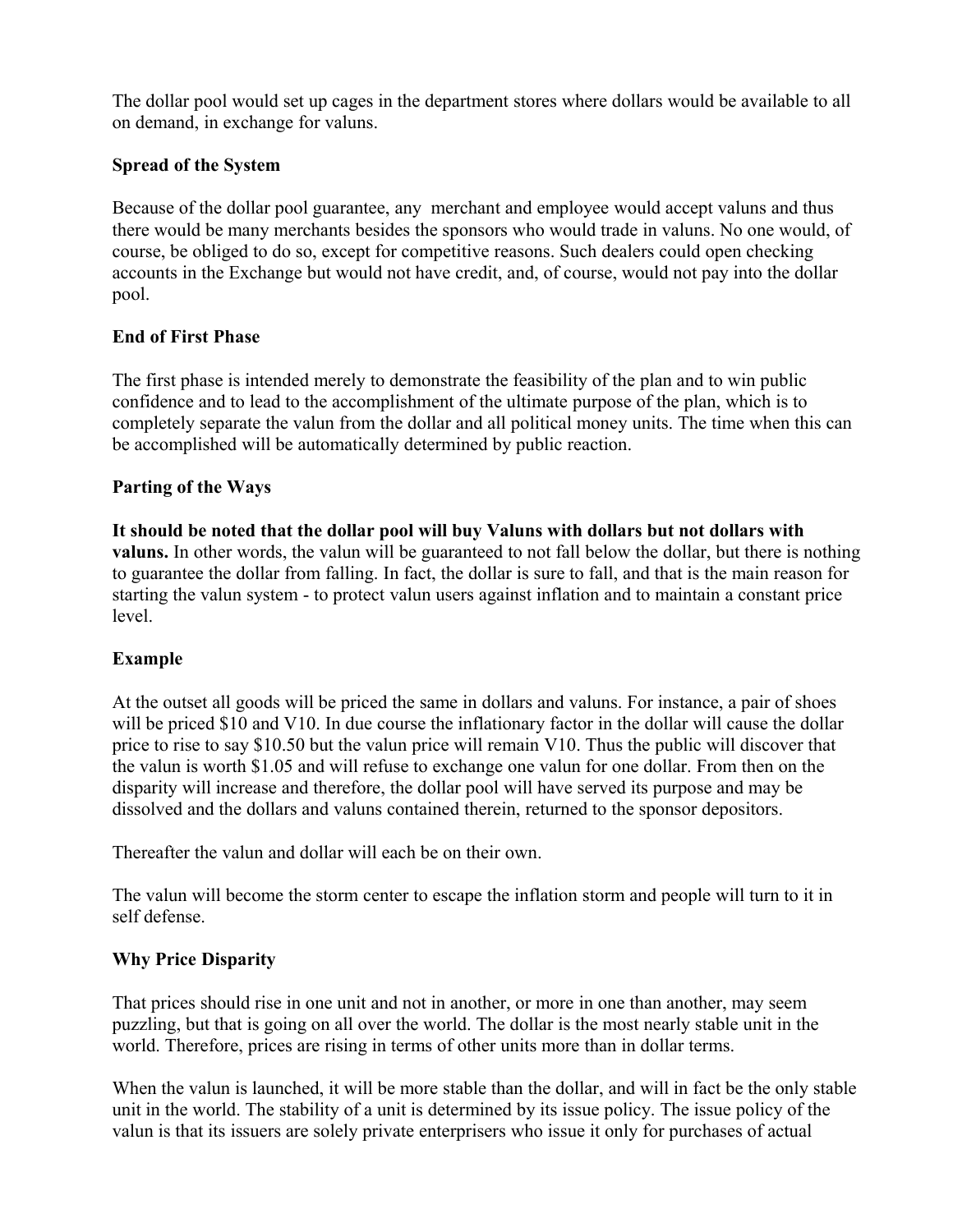values under competitive conditions. The issue policy of a political unit is that it may be issued for any purpose by the government including all kinds of non-productive projects. There are billions of dollars issued against no production - hence the inevitable inflation. Every valun issued will be against actual value received by the issuer. Thus there will be many more dollars than valuns bidding for the same goods, with the result that dollars will decline in power while valuns will remain stable.

## **The Permanent Set Up**

The permanent organization of the Valun Exchange should include any person or organization. **Membership should be of two classes:** the A members, those who are allowed credit, which means the power to overdraw the checking account and thus create valuns; the B members, those who will have the depositing and checking right without the overdraft right. It is proposed that the territory of each Exchange be the state in which it is located. Any person or company in the world should be eligible for class B membership in any Exchange but will naturally choose the nearest, and as membership in any locale justifies, a local Exchange will be opened. Exchanges would be mutually owned by their members without capital, acting essentially as central bookkeepers and clearing houses.

## **Governments**

National, state and local governments should be admitted as members of any Exchange but should qualify only as class B members without the power to create valuns. So far as valuns are concerned, governments should be obliged to balance their-budgets by denying them the over-draft power.

#### **International Exchange**

**There should be one Exchange devoted to international trade to enable any trader anywhere to draw a check in favor of any trader anywhere else.** This Exchange should be confined to class B membership. Any credit that an international trader is entitled to would be secured through some other Exchange and transferred to the International Exchanges to be drawn against.

## **International Governing Board**

Each Exchange would have a representative on an International Governing Board that would determine matters of universal interest and regulation. Effort should be made to permit each exchange to have autonomy within proper limits.

The most important question upon which men differ is credit policy. The Governing Board could set what is deemed to be the most conservative policy and provide therefor a minimum percentage to be charged for loss insurance, and from there up graduations of more liberal policies, with appropriate percentages for loss insurance for each. Each Exchange could then choose its own credit policy. The appropriate loss insurance percentage would then be added to the check clearing charge. Thus members of the various Exchanges would pay more or less as their policy was more or less conservative.

**The insurance fund** thus set up against defaults would be held by the Governing Board subject to draft by any Exchange to cover any loss from credit default.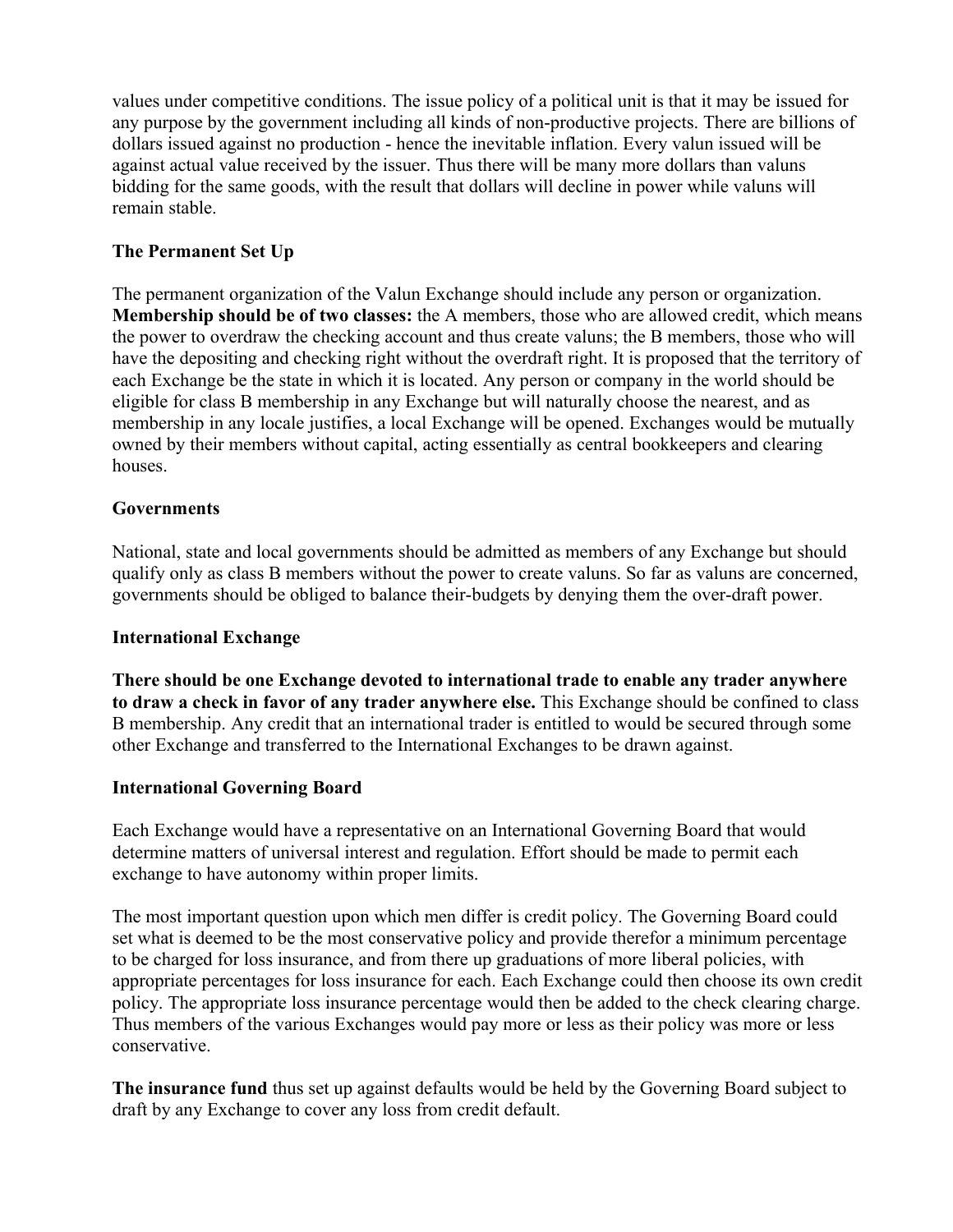## **Members' Charges**

It is contemplated that the expenses of the Exchanges would be borne by the members through a **per check charge** for all checks cleared, thus each would pay in ratio to service received. **No interest** charge is contemplated for debit balances and there would be **no loans** in the present banking sense, and of course no notes issued.

### **Currency**

The currency bills and coins should be printed and minted by the Governing Board and supplied to Valun Exchanges, so that they would be uniform the world over.

#### **Accomplishments**

## **The project of course encompasses an economic world revolution and it is difficult to forecast all the consequences. The following is a catalogue of obvious accomplishments:**

Provide a stable price level.

End the debt-money system. Credit would be extended solely upon the ability to deliver goods and services.

Abolish interest within the system.

Take the money-creating power out of the hands of government and banks and place it in the hands of private enterprisers.

Make government operate on a cash basis; prevent deferred and delusive taxes through inflation.

Assure distribution of goods by distributing money power.

Prevent inflation and deflation; boom and depression

Defeat bureaucracy, fascism, and communism by taking the money power from government.

Defeat hidden money control from any quarter.

Assure full employment and a high standard of living. Give the people the veto power over war and government extravagances.

Supply the perfecting element in democracy and private enterprise.

Unify commerce in one world of business, in spite of the separatism of politics.

 $#$   $#$   $#$ 

*Comments and Critique by Thomas H. Greco, Jr.*

*Name of the Unit*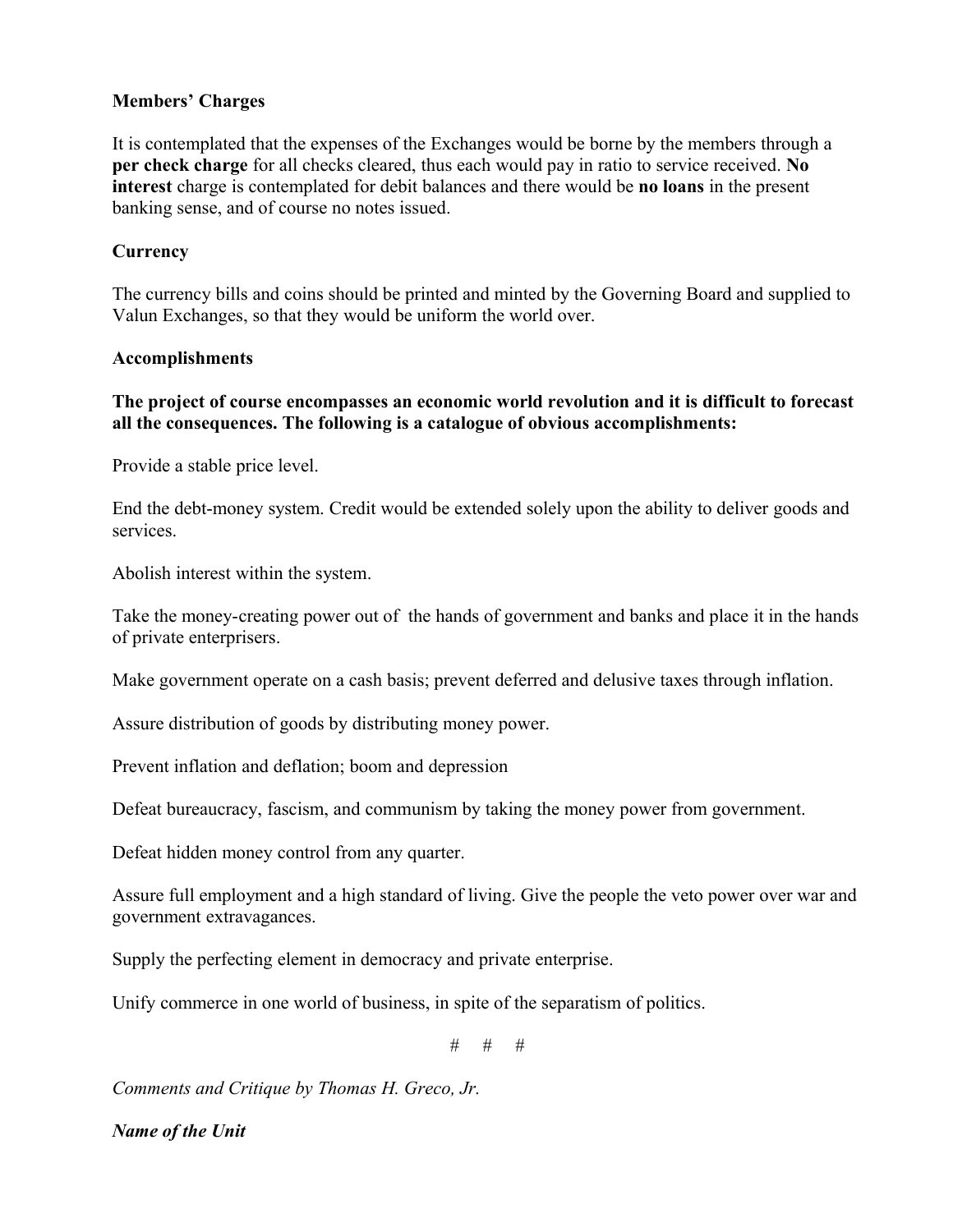*I propose that the unit be called the "Riegel," in honor of the man who contributed so much to our understanding of money and exchange. I also like it because it is a homonym of "Regal" and thus carries with it the concept of sovereignty. Besides that, I just like the sound of it.* 

## *The Dollar Pool*

*This is a feature I do not recall seeing in any of Riegel's other materials. I can see the advantage of it as a way of instilling confidence in the early stages, but it does pose an additional burden on the issuing members. Some additional thought and discussion is needed on this.*

## *Parting of the Ways*

*In Riegel's example, he presumes that the dollar will continue to be debased while the valun will hold its value in terms of real goods and services. I agree, however, since the valun system will for some time be more limited, people may be willing to exchange some valuns for depreciated dollars because of the dollars wider ranging utility. If inflation of dollar prices were to accelerate, however, which is very likely at some point in the future, people would begin flocking to the valun system because its superiority would become more obvious.*

## *Price Disparity*

*Riegel, throughout his work, speaks in favor of an "abstract value unit," and his valun is presumably the implementation of that thinking. He expects that the valun and the dollar will in a short time part company. I myself cannot see how that will happen without a lot of help. A value concept gets established in the minds of people through its use. Since people are well accustomed to using the dollar value concept, what will it take to lift them out of the "rut" of dollar thinking and onto the high ground of valun thinking except some physical reference which allows them to compare the two side by side? In my view, any new value concept must be defined in concrete physical terms if it is to have any hope of separating from the established value concept, thus, my oft repeated advocacy of a "market basket" standard. Everyone knows how an index number, like the consumer price index, works – you take a basket of commodities (and services) and compare their total dollar cost today with their dollar cost at some time in the past. Now, if you take the reciprocal of that index number, you get the value of the dollar in terms of goods and services. My proposal is to define the new unit (valun) as a specified amount of some specified commodities. Then, there would always be a clear distinction between the value of a dollar and the value of a valun.*

#### *Governments*

*So far as governments are concerned, Riegel would limit them to class B membership, i.e., he would deny them the overdraft (issuing) privilege. I am inclined to be a bit less strict. I, too, have serious objections to governments forcing people to accept both their services and disservices, and would prefer that such services be required to stand the test of competitive markets. But that is something that can only partially be dealt with through the monetary realm. Legal tender laws obliterate any objective definition of the value measurement unit and must be repealed.*

*We are seeking an alternative exchange mechanism to the present centralized government-banking dollar system, which enables unlimited monetization of federal government debt. Surely, the federal government must not be allowed to do that in an alternative system, but I think the purpose of*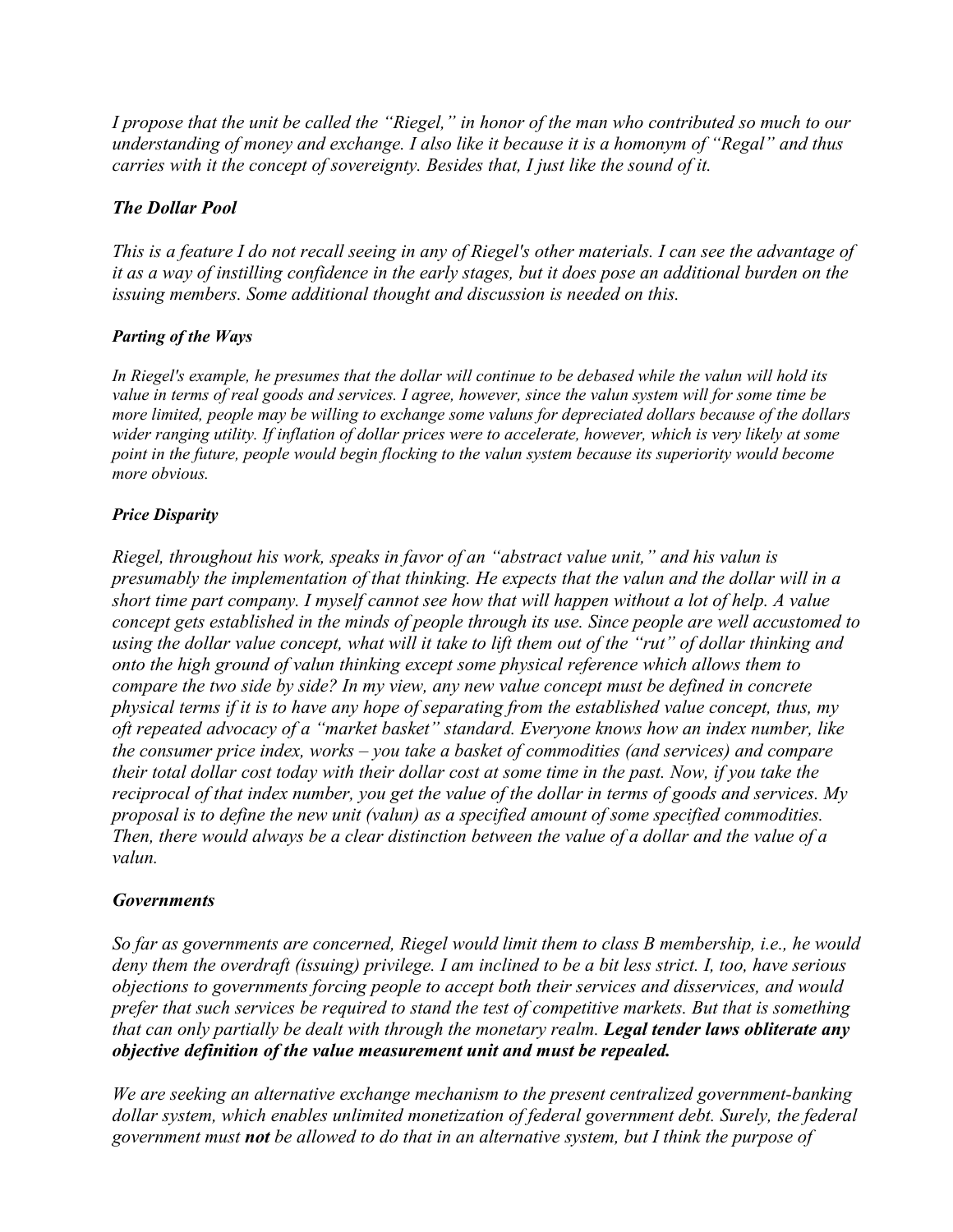*dispersal of power will be served by allowing lower levels of government to monetize a portion of their anticipated tax revenues. As long as taxes are with us, I am willing to allow lower levels of government to use them as a basis of issue. There must, of course, be limits on the amount so monetized, just as there are limits on the amounts allowed to private businesses. Local, municipal, and perhaps even state governments should be allowed overdraft (money creation) privileges so long as the same credit limit criteria are applied to them, as to the private business members.*

*With those provisos, I think we have here a very good plan. It remains to adapt it using today's technologies and to promulgate it to a wide audience. – t.h.g.* 

*# # #*

# **Money Is the Language of Accountancy**

By E. C. Riegel

Proceeding from the assumption that the study and comprehension of money is an integral part of accountancy, this author explains his own conception of the function of money and credit, proposes the establishment of a "private-enterprise money" system, outlines Us operation, and lists some of the advantages which he believes would result from the point of view of accountants, in particular, and the national welfare. Mr. Riegel, who is president of the Valun Institute in New York, describes himself as "a non-academic student of credit and money." He is the author of several books, including a recent volume entitled Private Enterprise Money, which develops the proposal outlined in this article.

SINCE money is the language of accountancy, an unstable unit plagues the accountant with a confusion of tongues. This year's statement is written in a tongue different from last year's and perhaps even last month's. Figures are not merely black and red; they are also gray and pink. Taxes are impossible of estimation because when the government runs a deficit there is a hidden tax that manifests itself in inflation. Depreciation cannot be gauged because property may show appreciation in terms of the changing dollar. Profit-and-loss figures are deceptive. Reserves may depreciate or appreciate in terms of the unit. All is confusion. Is accountancy futile?

The problem is serious enough to challenge the profession. If it is not solved accountancy must suffer. If accountants master the problem the profession will be raised to new levels of prestige in the business world. The study and comprehension of money is an integral part of accountancy and must not be left to the voodooism of monetary economics.

Money can best be understood by inquiring into the purpose of it. In simple or whole barter there is no need of money. When barter is to be split into halves, i.e., one trader is to receive full satisfaction in value, and the other is to receive only a promise of value, there arises the need of an accounting system and money is a system of split-barter accounting. It is essential to remember that in the process of trading by means of money, there is no departure from barter, but merely a facilitation of barter by splitting it into two parts, one half finished and the other half prospective. Values still continue to exchange for values with money acting as an interim device, but itself having no value.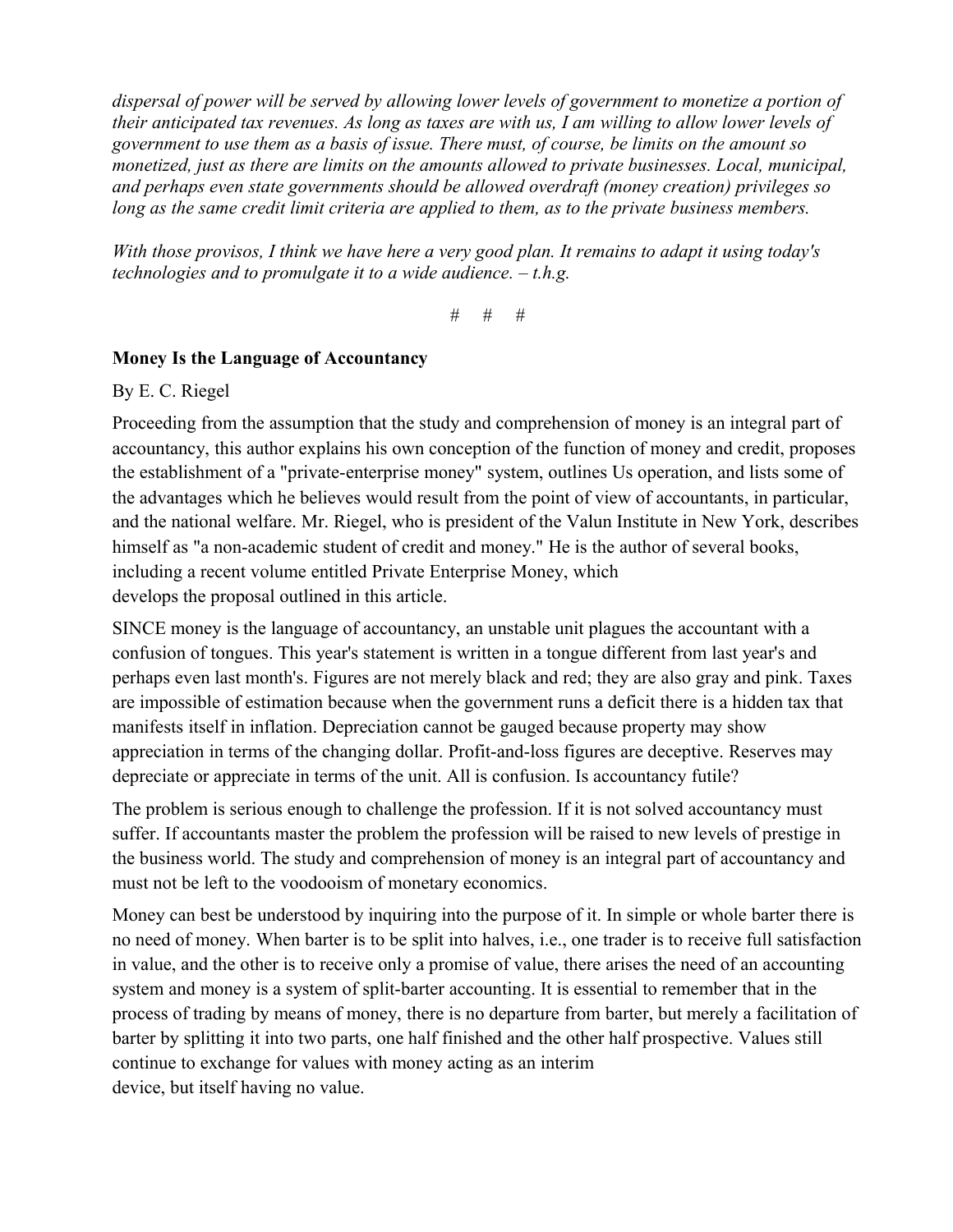Perhaps the easiest way to comprehend money is to imagine ourselves in a position where we had to initiate a system that would enable us to escape from the rigidity of whole barter to the flexibility of split barter. Let us approach the problem as one purely of accountancy, completely divorced from politics.

The problem would be one of providing the means whereby trader No. 1 could receive value from trader No. 2 by the former giving the latter an order for an equal value which order would be acceptable to any trader at any time. An IOU would not be sufficient; it must be converted into a WeOU. In other words there must be a conversion from private credit to composite credit underwritten by all the participants in the trading circle. Obviously, this calls for a pact of all the traders agreeing to honor the promises of each as if issued by all. Mutual or social or composite credit is, therefore, the foundation of a money system and the device that liberates traders from the limitations of whole barter.

Before such common agreement can be obtained two questions must be determined: (a) what is the promise of each that is to be credited by all? (b) what is the limit of such promises? In other words we must define the meaning of the credit and the limit of it. Since the purpose of money is to split barter in two parts with one trader receiving value and the other "holding the bag," it is obvious that the money must issue from the former (the buyer) and must pledge not money but value and the buyer-issuer promises to deliver value when any money is tendered to him from whatever quarter. Thus we see that the essence of credit under a true money system is not to promise to pay money but a promise to receive money. To comprehend this is to liberate private enterprise from the control of finance.

As to the limit of the credit of each participant, this can be agreed upon on the basis of the needs of various trades, and industries, and professions rather than passing upon the applications of each member thereof. This being done, each participant would be authorized to draw checks against his assigned credit without giving any note or other instrument. The credit would have no term but would be in the nature of a call credit since the pledge is to deliver value on demand by tender of money.

Realizing that we have a mutual credit agreement whereunder the credit can be offset only by delivering value (selling goods or services), it is obvious that we cannot afford to admit to our money exchange as a money issuer any factor that is not engaged in the business of buying and selling. Ipso facto governments are excluded since they have no way of making good their promise which is implicit in the issue power. This explodes the delusion that governments back money. It is only private enterprisers that back money; governments merely depreciate it by freely issuing it but never backing it by over-the-counter transactions.

## **Establishing a Monetary Unit**

Before we can give meaning to our agreements we must determine the size or power of the money unit. This may seem formidable but is quite simple. Few people realize that our dollar was given its meaning by merely making it par with the Spanish dollar already current in the colonies and the states. Thus we can agree that our unit (I suggest the name "valun" from VALue UNit) shall be equal to the current dollar or some multiple thereof and set our prices in valuns accordingly.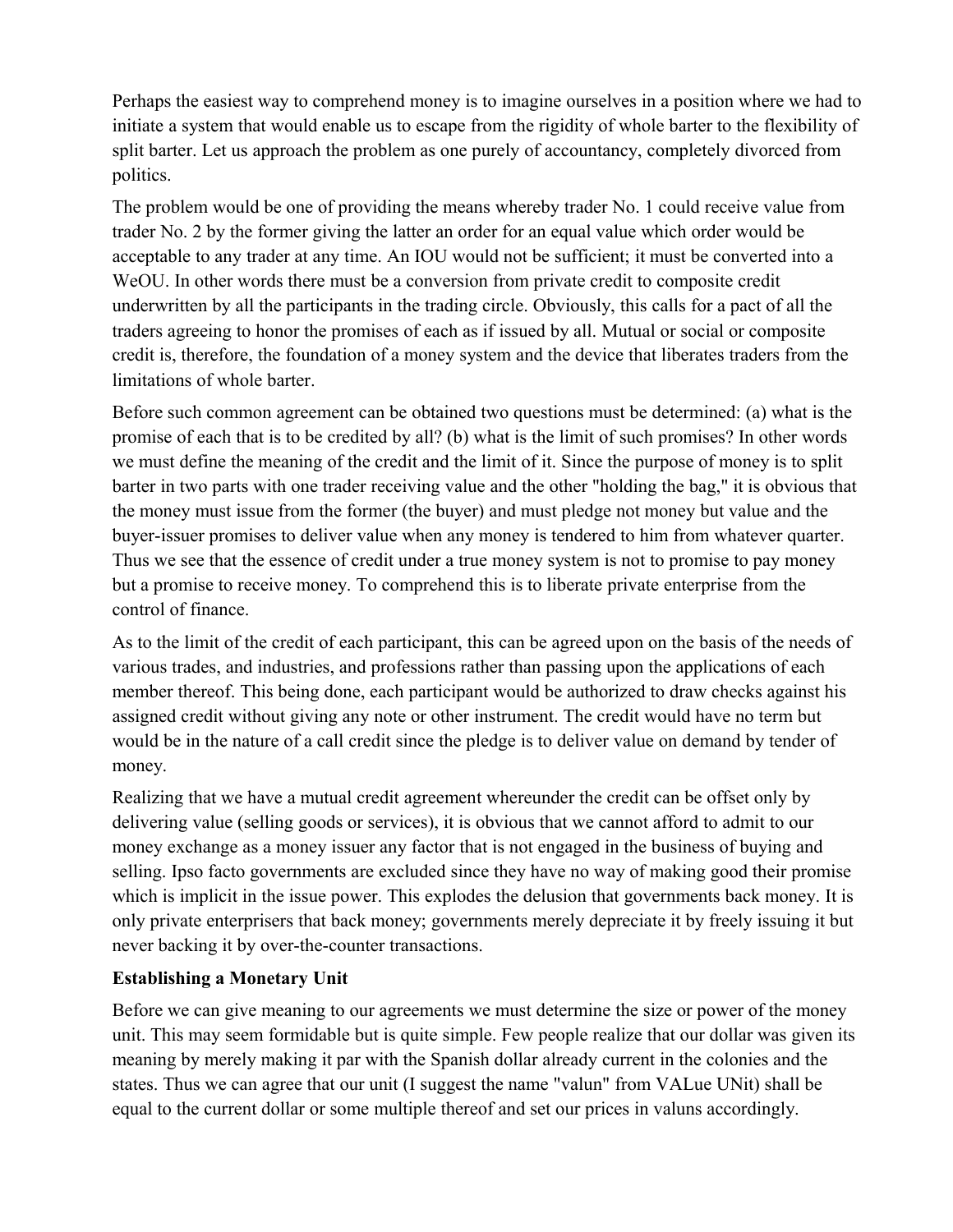Having agreed upon the three essentials: (a) the definition of the credit, (b) the extent of the credit, (c) the size of the unit, we are ready to set up a clearing house through which our bookkeeping can operate and to provide the means of covering its expenses. This latter can be accomplished by the simple device of a check-clearing charge. No investment is needed, the

Exchange being able to equip itself on credit based upon its prospective income from checkclearance charges. The Exchange itself would have no money-issuing power but could draw only upon accrued income. To provide currency in bills and coins would be very simple. The Exchange would purchase the bills and coins and they would be subject to requisition by members by cashing a check. Such requisition would bring a debit to the account of the check writer and a credit to the account of "the currency controller."

A deposit of currency would, of course, bring the reverse action. The cost of printing the currency and minting the coins could be charged to each drawer or thrown into overhead and covered by the check-clearing charge just like the cost of printing check books.

## **Private-Enterprise Money**

These are the general outlines of the establishment and operation of a private-enterprise money system. For details I must refer the reader to my book, Private Enterprise Money. Since the substance of the whole plan is mutual credit there is no occasion for anybody to pay interest to anybody and, of course, there is no place for the promissory note. Check drafts and deposits are the only instruments of record and the "money-makes-money" principle is absent. Money is made the instrumentality of the private profit system but of itself is valueless and profitless. This revolution has tremendous significance in the issue between private enterprise and collectivism because the criticism of the former is due entirely to financism.

The reason a private-enterprise money system assures stability of the unit and gives definite meaning to accountancy is that no units will be issued except for value received since each trader in self-defense must restrict his issue to selfish purposes. There could be no issues for boondoggling, or relief, or subsidy, or war, because the government would have no issue power. There could be no inflation or its reflex, deflation. This does not imply that the government could not carry out any project that the taxpayer approved, but it does mean that such approval would be necessary since the taxpayer would be the sole source of money and the government would be powerless to tax by the deficit process of changing the power of the unit through inflation. In brief, we would have government of government—democracy at last. The private-enterprise money system would accomplish the following:

Provide a stable price level.

End the debt-money system. Credit would be extended solely on the promise to pay with goods and services.

Abolish interest within the system.

Take the money-creating power out of the hands of government and banks and place it in the hands of private enterprisers.

Make government operate on a cash basis; prevent deferred and delusive taxes through inflation.